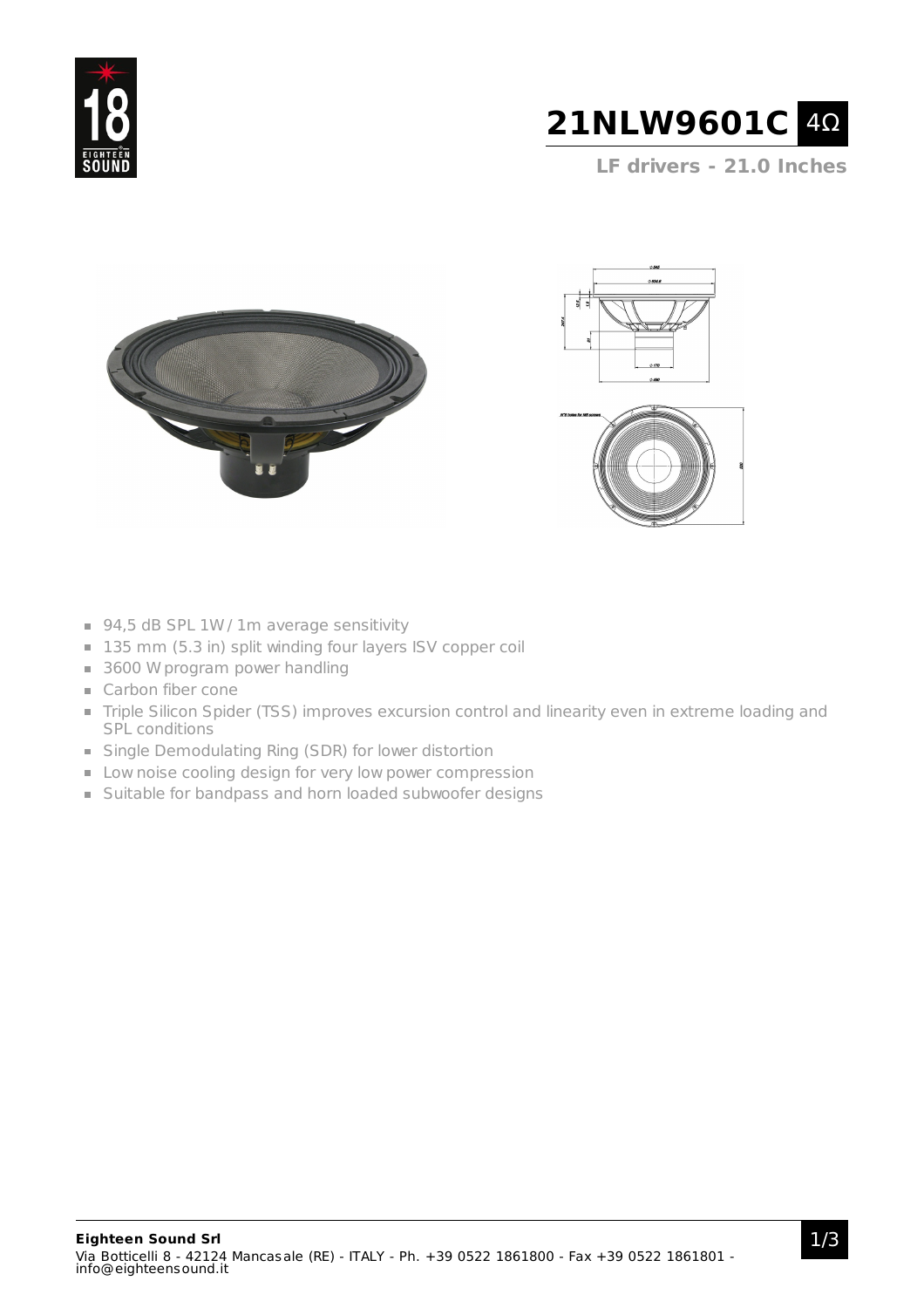

# **21NLW9601C** 4Ω

**LF drivers - 21.0 Inches**

The 21NLW9601C is a 21 inch neodymium high performance transducer. It is the evolution of the 21NLW9601 speaker. The transducer is suitable for high loading, ultra-low frequency horn loaded as well as bandpass subwoofer designs. For optimum results recommended amplifier should be able to deliver 3600 Watt program power without clipping. At the heart of the transducers stands the improved Triple Silicon Spider (TSS) lets the 21NLW9601C being able to control the moving mass with exceptional linearity, showing an exceptional stability of mechanical parameter values in the long term. The transducer design features include a high performance large displacement suspension system for improved cone control even at very high level of SPL matching. The state-of-the-art 5,3" diameter ISV copper voice coil shows a inside-outside split winding, four layers design, enabling the 21NLW9601C to handle up to 3600W program power. Bl force factor as well as all electro-dynamic parameters are linear within the working range. This, together with the high excursion behavior - 70 mm before damage, ±14 mm linear Xmax - makes the 21NLW9601C an extremely low distortion, highly dynamic transducer. The already low distortion and sound quality are further improved by an aluminum Single Demodulating Ring (SDR technology) that flatten impedance and phase with a constant power transfer. The 21NLW9601C has been developed after intense FEA and fluidodynamics simulation and testing, focusing on dissipating the heat generated by the powerful 5.3" coil. Special attention was given to the optimization of air flow into the gap without introducing audible noise. A special low density material air diffractor placed into the backplate acts as a cooling system, increasing the power handling capability and lowering the power compression figure. Weight reduction was a key development aspect of the 21NLW9601C, resulting in a net value of 14kg (30,9b). The carbon fiber cone shows extreme strength and water repellent properties. A special coating applied to both the top and back plates makes the transducer far more resistant to the corrosive effects of salts and oxidization.